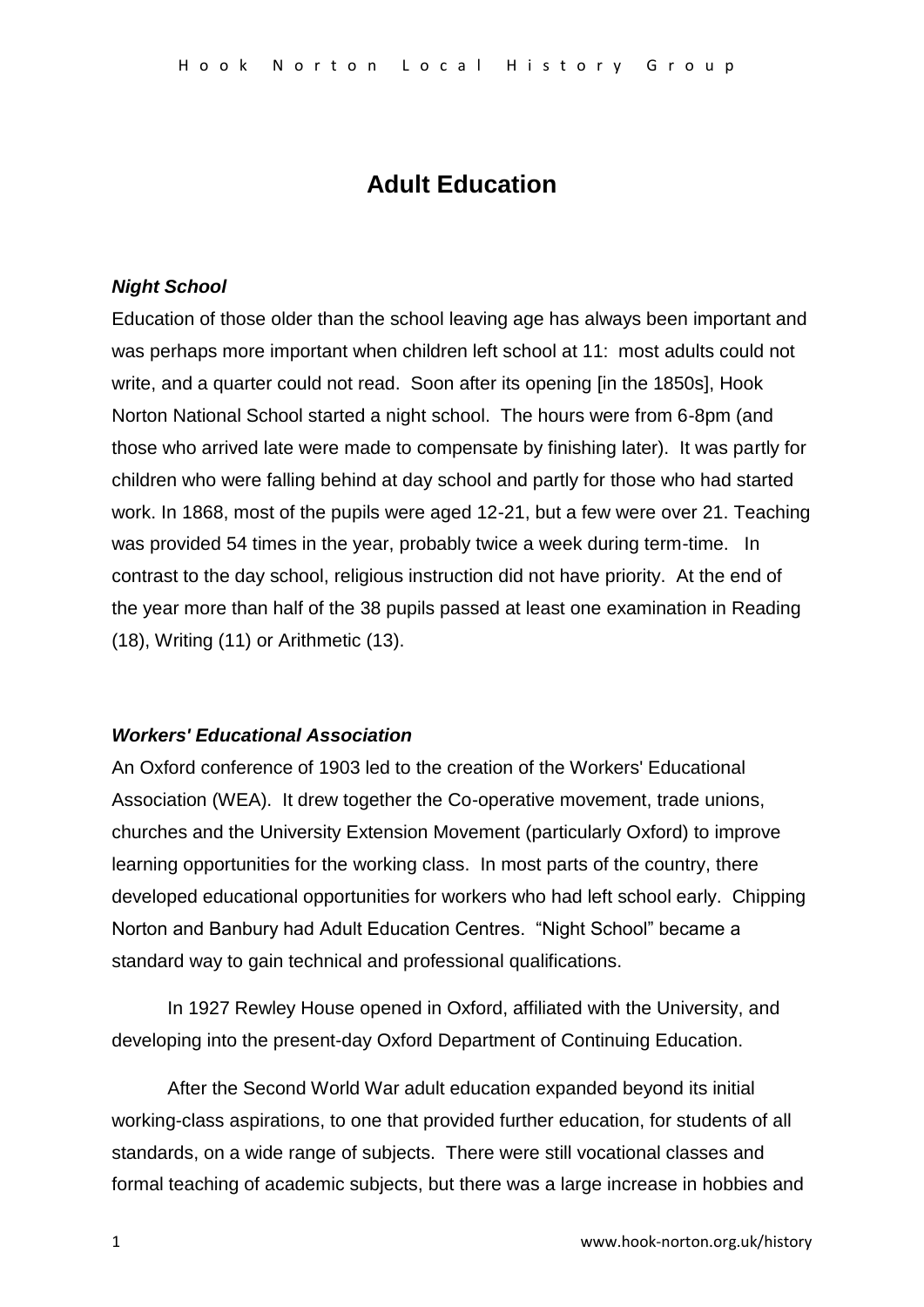leisure-based interests. Local centres advertise courses in Calligraphy, Making stitched cards, Roman mythology, Hedgerow medicinal plants, and Art appreciation.

 The WEA continues, subsidised by the National Skills Agency working in partnership with the Government Department for Business Innovation and Skills. Oxfordshire is in the Southern Region which concentrates limited resources to areas of deprivation, especially the South Coast towns. Nevertheless, there is a centre in Banbury.

### *Community Education in Hook Norton*

Throughout the country the period from 1970 to 2000 was a boom time for community education. There were educated adults who had an appetite for further learning, mothers needing respite from child care, and people seeking society, a new skill, a slimmer figure, interest and fun. In the early years there was little internet competition. For the student, costs were low. Although direct funding from LEAs was small, indirectly it was considerable, including school facilities, heating, cleaning and caretaker.

 In Hook Norton, Alan Sibson foresaw the opportunities to develop classes, not only for those needing further education in traditional subjects, but for the increasing numbers who wanted classes in crafts, hobbies and leisure pursuits. With the cooperation of the School Head, Andrew Bowen, a wide-ranging programme developed, utilising the WEA, affiliated societies and the Oxford Department of Continuing Education. The classes took place in the school premises on The Bourne. Linda Buchanan, who for seventeen years continued the development, initially had her office-headquarters in the broom cupboard compartment of the Art Room. The Art Room had been commandeered for community education mainly because in the early days it was the only classroom with adult size furniture. Accommodation for staff and students became more elegant after the move in 1993 to the new school on the Sibford Road.

 Housing developments of the 1980s added considerably to the local clientele, but the reputation of Hook Norton's programme drew students from a 25 mile radius. The programme became self-sufficient and able to create new courses according to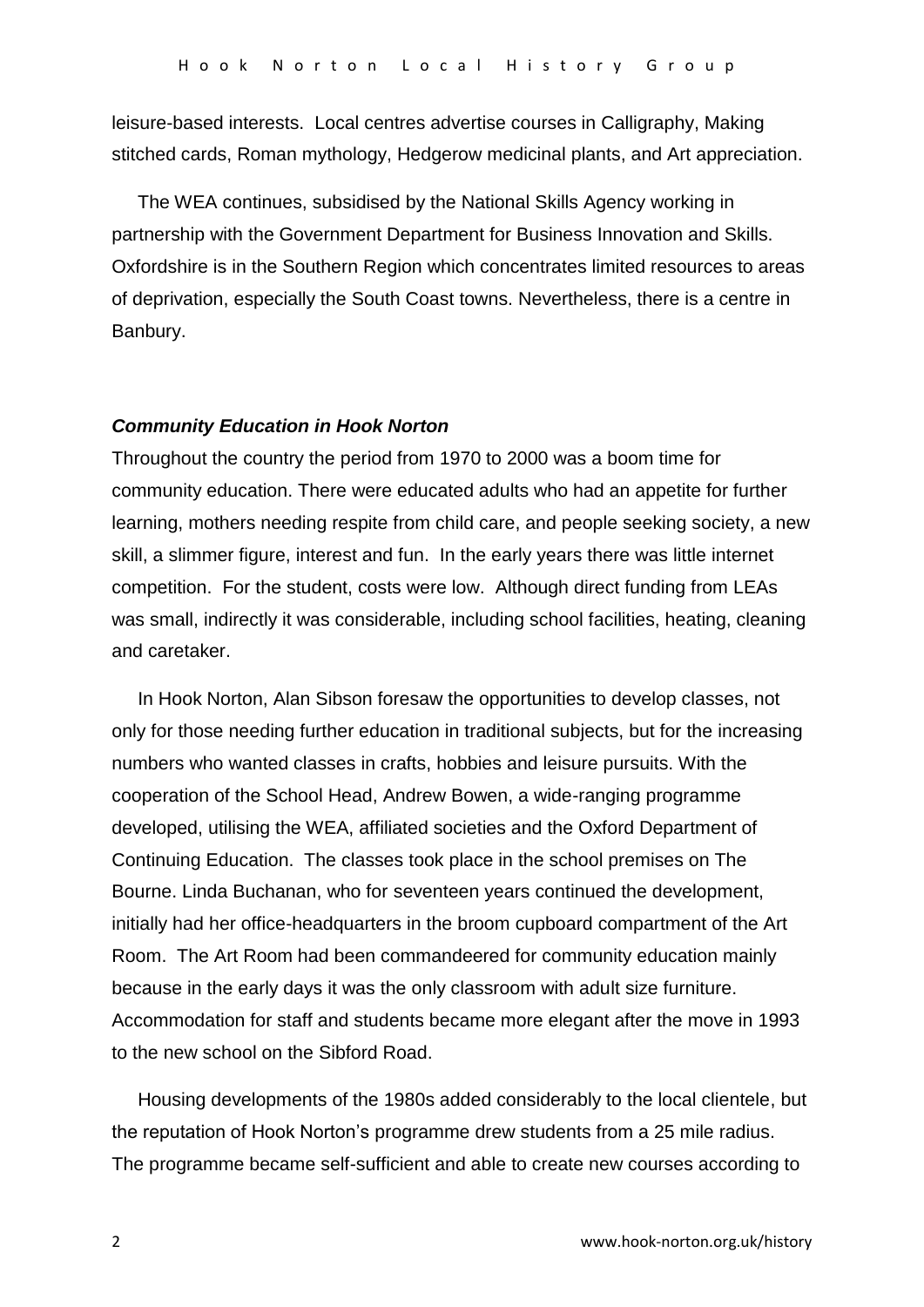

*Booklet advertising 38 courses available in Hook Norton between January and June 2001.*

Published by Hook Norton Community Education Centre, 2000

local need. There were classes four days a week, sometimes both morning and afternoon; evening classes on three days, and some Saturday day schools. Each year about eighty courses were advertised, attracting 1,000 enrolments a year; some people enrolled in more than one class. The annual programme issued in late summer was awaited eagerly, caused much discussion, and some competition for places on the more popular courses. The autumn enrolment evening was a major event "like the January sales"; there were queues stretching from the school to the pavement by the road.

Most of the courses were non-vocational: arts, crafts, upholstery, dance, keep-fit, hobbies, literature, languages, history, current affairs. In later years government- subsidised computer skills courses were popular. Most of the courses were for adults. There was no age limit: one lady in her eighties attended both tapdancing and yoga. There were some courses for children: gymnastics, art, and French, with Saturday day-schools. A video was made showing some of the classes